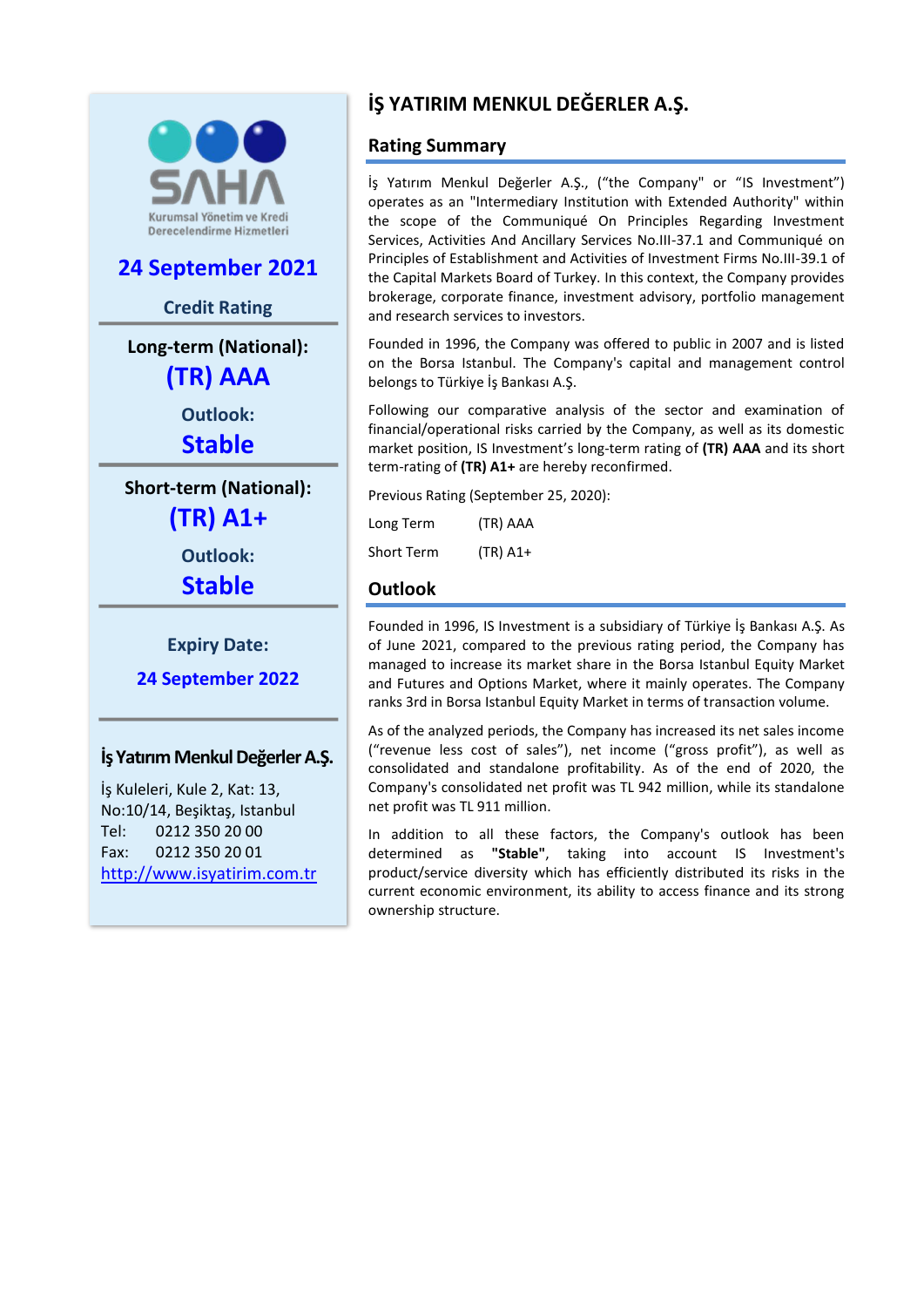## **Macro-Economic Outlook and Analysis of the Industry**

The most current and previous global growth projections of international organizations such as the International Monetary Fund (IMF), the World Bank and the Organization for Economic Development and Cooperation (OECD) for 2020 and 2021 are given below:

| <b>Organization</b> | <b>Source</b>                                                          | 2021                    |            | 2022            |            |  |
|---------------------|------------------------------------------------------------------------|-------------------------|------------|-----------------|------------|--|
|                     |                                                                        | (Current)               | (Previous) | (Current)       | (Previous) |  |
| <b>IMF</b>          | July 2021 World Economic Outlook<br>Report (prev.: April 2021)         | $6.0\% \leftrightarrow$ | 6.0%       | 4.9% $\uparrow$ | 4.4%       |  |
| <b>World Bank</b>   | June 2021 World Economic Prospects<br>Report (prev.: January 2021)     | 5.6% $\uparrow$         | 4.0%       | 4.3% $\uparrow$ | 3.8%       |  |
| <b>OECD</b>         | May 2021 Economic Outlook Report<br>(prev.: March 2021 Interim Report) | $5.8%$ 个                | 5.6%       | 4.4% $\uparrow$ | 4.0%       |  |

IMF's July 2021 Global Economic Outlook Report states that the national economic differences increased even more compared to the April report. According to the report, the global economy will grow by 6% in 2021 and 4.9% in 2022. Expectations for developing countries for 2021 were revised downwards, while the developed economies were updated upwards. It was emphasized that the 0.5% increase in the global growth forecast in 2022 resulted from the additional financial support expected in the 2<sup>nd</sup> half of 2021 in developed countries, especially the USA, and the improvement in health conditions.

With the increasing concerns about the economic effects of the Covid-19 epidemic, the US Federal Reserve Bank, who lowered the policy rate to 0.00-0.25% range at the beginning of March 2020, has not changed the level since. In his speech at the Jackson Hole Symposium in August 2020, FED Chairman Jerome Powell stated that the monetary policy strategy had been changed, and announced that the loose monetary policy would be continued without increasing the interest rates, allowing for a period to even exceed the "average" 2% inflation level that the bank would target from now on. The US gross domestic product, which grew by 33.4% (QOQ) in Q3 of 2020, when the restrictions brought by the pandemic were relatively loosened, recorded a growth of 4.1% in the last quarter and 6.4% in Q1 of 2021. In Q2 of 2021, the US economy grew by 6.5% on an annual basis. The ongoing economic recovery, reopening of institutions and the government's support for the Covid-19 outbreak were effective in the increase in GDP in the 2<sup>nd</sup> half of the year.

While inflation in the USA was 0.5% on a monthly basis in July, it was 5.4% annually, in line with the expectations. Such a rate was last seen in August 2008. Fed Chairman Jerome Powell stated that inflation is rising, however, this increase is largely due to temporary factors. While there were discussions about inflation and withdrawal of incentive policies, the US Senate approved the infrastructure package, which envisages a new investment of USD 550 billion. The bipartisan package needs the approval of the House of Representatives to become law.

Following the July meeting, Fed Chairman Jerome Powell reiterated that the Committee will continue to monitor the effects of incoming data on the economic outlook while evaluating the appropriate monetary policy stance and will be ready to adjust its monetary policy stance accordingly if risks arise that may prevent the achievement of targets. It was stated that the Federal Open Market Committee aims to achieve the maximum employment and 2% inflation target in the long-term, it was also emphasized that the supportive stance of the monetary policy is expected to be maintained until these targets are achieved.

In the 2021 Summer Economic Forecast Report published by the EU Commission, the growth forecast for 2021 increased by 0.6 percentage points for the European Union and 0.5% for the Eurozone, to 4.8% and 4.5%, respectively, compared to the spring term report. While expressing the expectation that the economies of both regions will grow by 0.1% in 2022 compared to the previous report, the Commission predicted that the EU and Eurozone will reach the precrisis level in real GDP only in the last quarter of 2021.

The following table shows the latest official 2020-2021 growth forecasts of the IMF, OECD and the World Bank on Turkey, which recorded a growth of 1.8% in 2020. In its May 2021 update, the OECD has reduced its 2021 growth forecast of 5.9% in January to 5.7%, and for 2022, increased its expectation from 3.0% to 3.4%. In the Regional Update Report published in June 2021, the World Bank revised its January 2021 projections for Turkey and increased its 2021 forecast from 4.5% to 5%, while the 2022 forecast was reduced from 5% to 4.5%. The IMF lowered its 2021 real economic growth forecast for Turkey by 0.2 points to 5.8% in its World Economic Outlook report in July and also lowered its 2022 growth forecast, predicting a growth of 3.3%. In the April report of the IMF, it was estimated that the Turkish economy would grow by 6.0% in 2021 and 3.5% in 2022.

International credit rating agency Fitch Ratings' growth expectation for Turkey in 2021 was increased from 6.3% to 7.9% due to the high turnover effect and the ongoing resistance in economic activity, especially after the strong performance in the first quarter of the year.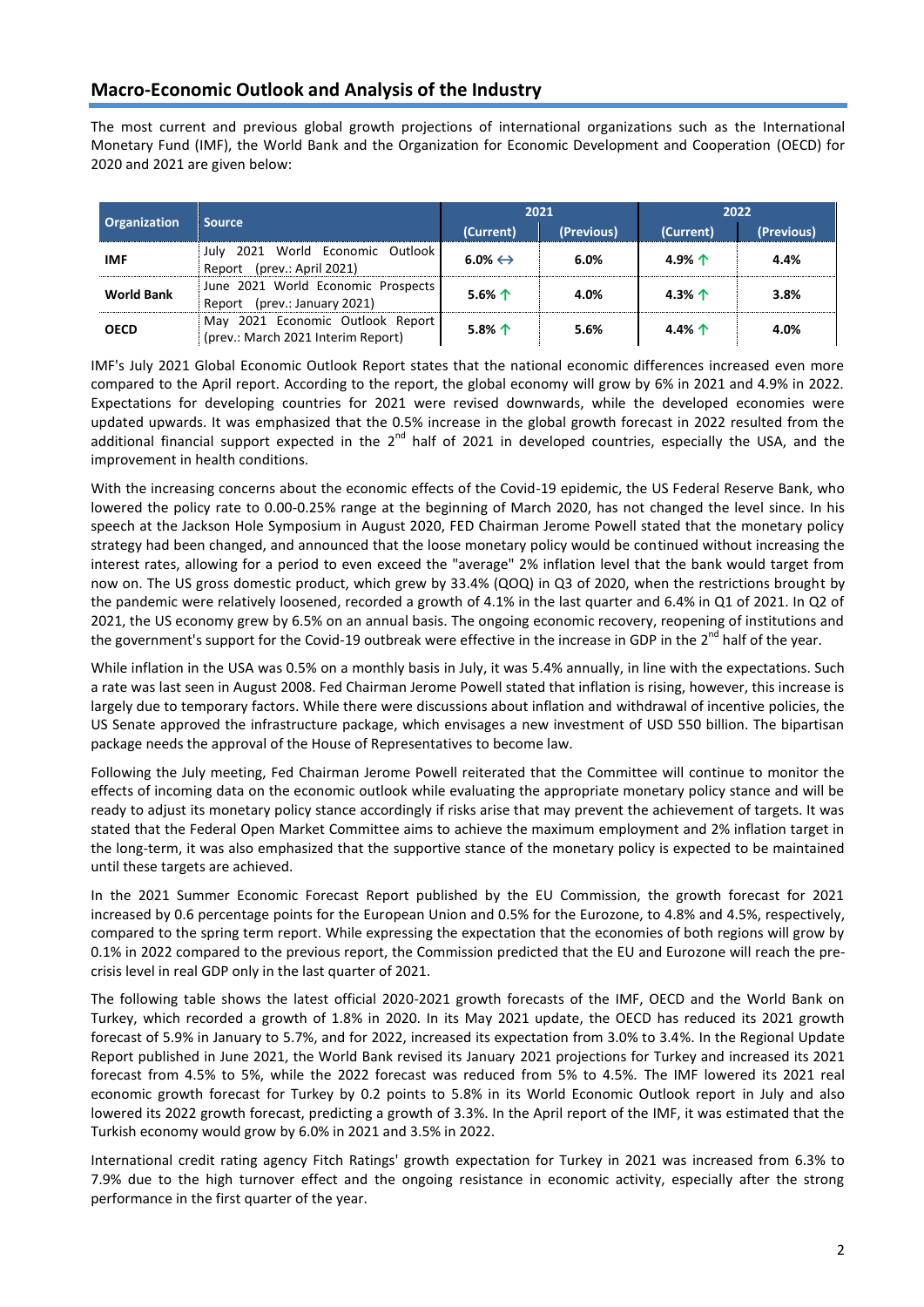|                     |                                                                             |                         | 2021 | 2022              |            |  |
|---------------------|-----------------------------------------------------------------------------|-------------------------|------|-------------------|------------|--|
| <b>Organization</b> | Source,                                                                     | (Previous)<br>(Current) |      | (Current)         | (Previous) |  |
| <b>IMF</b>          | July 2021 World Economic Outlook Report<br>(prev.: April 2021)              | 5.8% $\downarrow$       | 6.0% | 3.3% $\downarrow$ | 3.5%       |  |
| <b>World Bank</b>   | 2021 World Economic<br>Prospects<br>June<br>(prev.: January 2021)<br>Report | $5.0\%$                 | 4.5% | $4.5\%$           | 5.0%       |  |
| <b>OECD</b>         | May 2021 Economic Outlook Report (prev.:<br>March 2021 Interim Report)      | 5.7% $\downarrow$       | 5.9% | 3.4%              | 3.0%       |  |

In order to eliminate the risks and take under control inflation expectations, and to re-establish the disinflation process as soon as possible, the CBT increased the policy rate to 10.25% with an increase of 200 bps following its September 2020 meeting, to 15% with an increase of 475 bps in November, followed by an additional 200 bps increase to 17% in December, and finally to 19% with 200 bps increase at its March 2021 meeting. In the resolution text of the March meeting, it was emphasized that an additional strong and front-end monetary tightening would be applied, taking into account the risks on inflation expectations, pricing behavior and the medium-term inflation outlook. At its August meeting, MPC decided to keep the policy rate constant at 19%. Moreover, at the third inflation meeting of the year, the Central Bank updated its inflation forecast from 12.2% to 14.1% for the end of 2021. In the meeting, it was stated that within the framework of basic assumptions and short-term projections, inflation is expected to gradually converge to the targets, under an outlook that the policy rate will continue to be formed at a level above inflation, while maintaining the strong disinflationary effect. In this framework, it is estimated that the inflation will be 14.1% at the end of 2021, and will stabilize by decreasing to 7.8% by the end of 2022 and to the medium-term target of 5% by the end of 2023. The CBT underlined that the current tight stance in monetary policy will be resolutely maintained until the significant decrease in the forecast path of the inflation report is achieved.

According to the Foreign Trade Expectation Survey conducted by the Ministry of Trade quarterly, the Export Expectation Index for the  $3^{rd}$  quarter of 2021 decreased by 4.4 points compared to the previous quarter and was realized as 127.6. When the diffusion indices of the questions included in the Export Expectation Index are analyzed, the evaluations regarding the export expectation for the next 3 months, export order expectation and the currently registered export order level affect the index in a downward direction. On the other hand, evaluations regarding the export orders in the last 3 months have affected the index in an upward direction.

The Import Expectation Index for Q3 of 2021 increased by 2.9 points compared to the previous quarter, to 114.5. Among the questions included in the Index, the import expectation (next 3 months), the currently registered import order level, and the evaluations of the import order level for the last 3 months affected the index in an upward direction, while the evaluations regarding the import unit price expectation (next 3 months) led the index to decrease.

| <b>Indicator</b>                                       | <b>Current</b><br><b>Value</b> | <b>Present</b><br><b>Value</b> | <b>Summary</b>                                                                                                                                                                                                                                                                                                                                                                                                                                                                                                                                                                                                                                                                                                                                                                                                      |
|--------------------------------------------------------|--------------------------------|--------------------------------|---------------------------------------------------------------------------------------------------------------------------------------------------------------------------------------------------------------------------------------------------------------------------------------------------------------------------------------------------------------------------------------------------------------------------------------------------------------------------------------------------------------------------------------------------------------------------------------------------------------------------------------------------------------------------------------------------------------------------------------------------------------------------------------------------------------------|
| Growth<br>(TUIK)                                       | 2021-Q2<br>21.7%               | 2021-Q1<br>7.00%               | First estimate of GDP for the second quarter of 2021; the GDP chained volume<br>index increased by 21.7% compared to the same quarter of the previous year.<br>When the content of GDP is examined; in the second quarter of 2021, as a chained<br>volume index compared to the previous year, services increased by 45.8%,<br>industry by 40.5%, professional, administrative and support service activities by<br>32.4%, other service activities by 32.3%, information and communication activities<br>by 25.3% public administration, education, human health and social services<br>service activities increased by 8.5%, real estate activities by 3.7%, construction by<br>3.1% and agriculture, forestry and fisheries by 2.3%. Finance and insurance<br>activities, on the other hand, decreased by 22.7%. |
| <b>Unemployment</b><br>(TUIK)                          | 2021/07<br>12.0%               | 2021/06<br>10.60%              | The number of unemployed in Turkey aged 15 and above was 3,902,000 in July<br>2021 with an increase of 506,000 compared to the previous month.<br>Unemployment rate increased by 1.4 points to 12.0%. The number of people<br>employed increased by 125,000 in July 2021 compared to the previous month to<br>28,730,000, while the employment rate increased by 0.2 points to 45.1%.                                                                                                                                                                                                                                                                                                                                                                                                                               |
| <b>Inflation</b><br><b>CPI</b><br><b>PPI</b><br>(TUIK) | 2021/08<br>19.25%<br>45.52%    | 2021/07<br>18.95%<br>44.92%    | The rise in CPI in August was 1.12% compared to the previous month, 11.65%<br>compared to December of the previous year and 19.25% compared to the same<br>month of 2020. The 12-month average was an increase of 15.78%. PPI increased<br>by 2.77% in August compared to the previous month, by 28.51% compared to<br>December of the previous year and 45.52% compared to the same month of 2020.<br>The twelve-month average was an increase of 31.34%.                                                                                                                                                                                                                                                                                                                                                          |

The main macro-economic developments in Turkey as of our reporting date can be summarized as follows: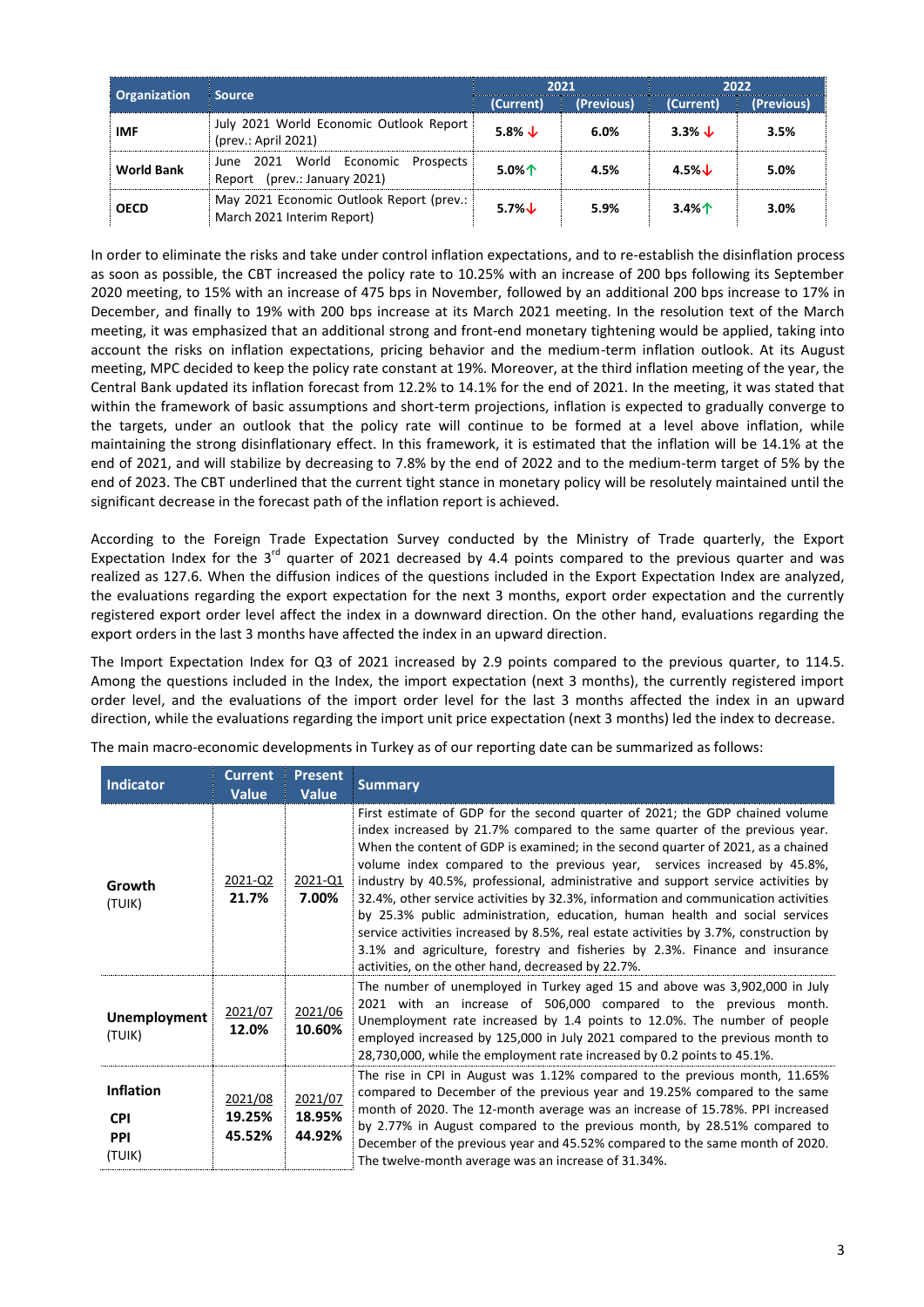| <b>Indicator</b>                                                                        | <b>Current</b><br><b>Value</b> | <b>Present</b><br><b>Value</b> | <b>Summary</b>                                                                                                                                                                                                                                                                                                                                                                                                  |
|-----------------------------------------------------------------------------------------|--------------------------------|--------------------------------|-----------------------------------------------------------------------------------------------------------------------------------------------------------------------------------------------------------------------------------------------------------------------------------------------------------------------------------------------------------------------------------------------------------------|
| <b>Industrial</b><br><b>Production</b><br><b>Index</b><br>(TUIK)                        | 2021/07<br>8.7%                | 2021/06<br>23.9%               | The Industrial Production Index increased by 8.7% in July 2021 compared to the<br>same month last year. When the sub-sectors are analyzed, the mining and<br>quarrying sector index increased by 15.2% compared to the same month of the<br>previous year, the manufacturing industry sector index by 7.9% and the electricity,<br>gas, steam and air conditioning production and distribution sector by 11.7%. |
| <b>Car and Light</b><br>Commercial<br><b>Vehicle Sales</b><br>(ODD)                     | 2021/08<br>58,454              | 2021/07<br>47,849              | In the January-August period of 2021, the Turkish automobile and light commercial<br>vehicle total market increased by 24.3% compared to the same period of the<br>previous year, to 501,004 units. The decrease was 5.0% compared to August of<br>2020, with 58,454 units.                                                                                                                                     |
| <b>Housing Sales</b><br>(TUIK)                                                          | 2021/07<br>107,785             | 2021/06<br>134,731             | Residential sales in Turkey decreased by 53.0% in July 2021 compared to the same<br>month of the previous year with 107,785 units. Istanbul got the lions share with<br>18,884 units sold (17.5%).                                                                                                                                                                                                              |
| <b>Turkish PMI</b><br>(ISO-IHS Markit)                                                  | 2021/08<br>54.1                | 2021/07<br>54.0                | The headline PMI, which was 54.0 in July, rose to 54.1 in August, pointing to a<br>strong improvement in the performance of the manufacturing sector and has<br>reached its high level since January. Thus, operating conditions strengthened for<br>the third month in a row.                                                                                                                                  |
| <b>Eurozone PMI</b><br>(IHS Markit)                                                     | 2021/08<br>61.4                | 2021/07<br>62.8                | Eurozone Manufacturing Purchasing Managers Index (PMI), announced by IHS<br>Markit, decreased to 61.4 points in August from 62.8 points in July and showed the<br>slowest growth in the last 6 months.                                                                                                                                                                                                          |
| <b>Economic</b><br>Confidence<br><b>Index</b><br>(TUIK, TCMB)                           | 2021/08<br>100.8               | 2021/07<br>100.1               | The economic confidence index which was 100.1 in July, increased by 0.7% in<br>August to 100.8. The increase in the economic confidence index stemmed from<br>the increases in consumer, real sector (manufacturing industry), service, retail<br>trade and construction sector confidence indices.                                                                                                             |
| <b>Banking Sector</b><br><b>NPL Ratio</b><br>(BRSA)                                     | 2021/07<br>3.71%               | 2021/06<br>3.66%               | In July 2021, the asset size of the Turkish Banking Sector reached TL 6,712,255<br>million. Loans increased 8.6% to TL 3,882,699 million, while securities increased by<br>11.8% to TL 1,142,813 million. During this period, the NPL ratio of loans was<br>3.71%.                                                                                                                                              |
| <b>Budget Balance</b><br>(TL Billion)<br>(Ministry<br>οf<br>Treasury<br>and<br>Finance) | 2021/08<br>40.8                | 2021/07<br>$-45.8$             | In August 2021, central government budget expenditures were TL 105.7 billion,<br>budget revenues were TL 146.5 billion and budget surplus was TL 40.8 billion. In<br>addition, primary budget expenditures were realized as TL 92 billion and primary<br>surplus was TL 54.5 billion.                                                                                                                           |
| Current<br><b>Account</b><br><b>Balance</b><br>(USD Million)<br>(CBT)                   | 2021/07<br>$-683$              | 2021/06<br>$-1,127$            | The current account deficit decreased by USD 1,306 million compared to July of<br>the previous year to USD 683 million. As a result, the twelve-month current<br>account deficit was USD 27,832 million.                                                                                                                                                                                                        |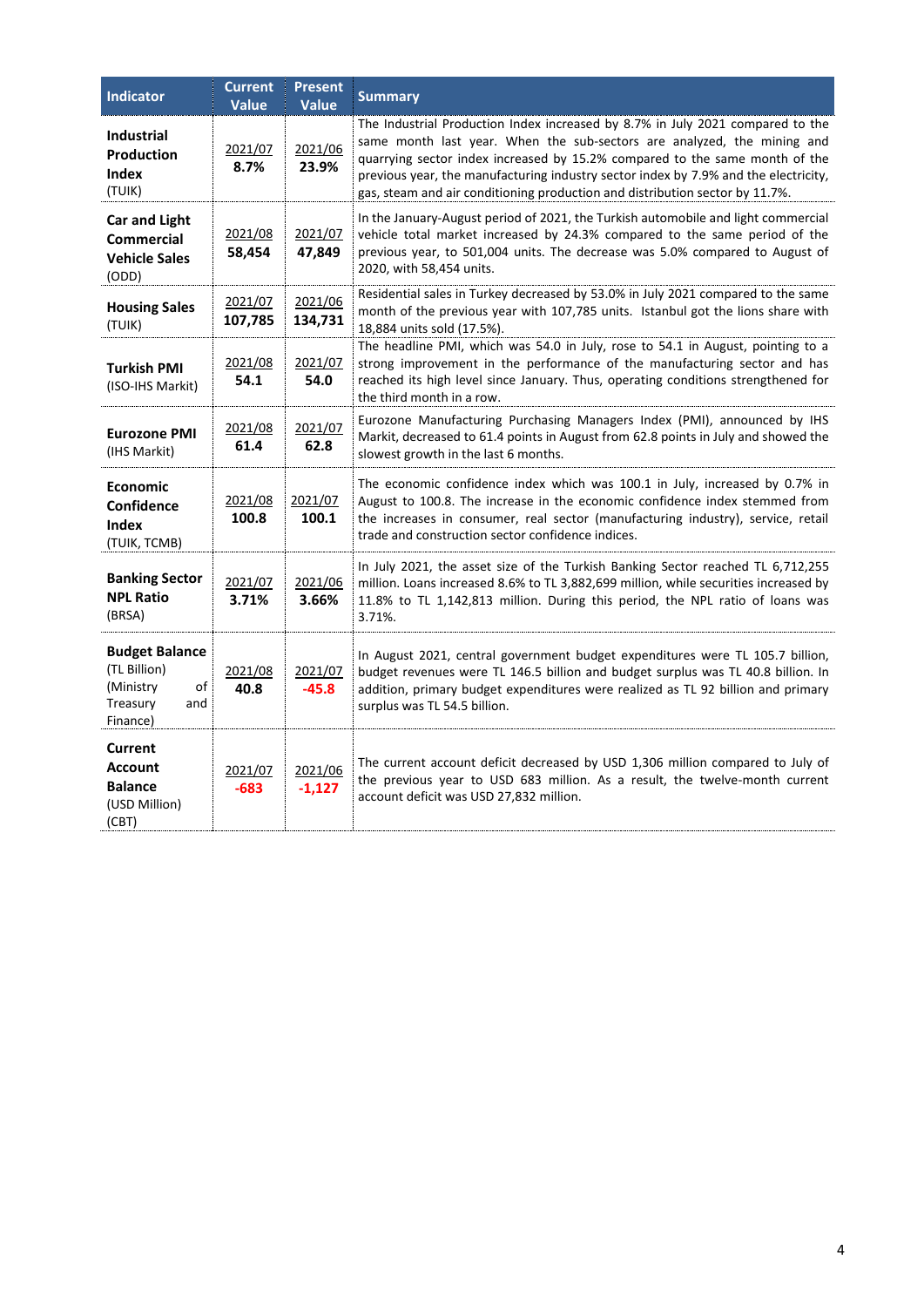## **Company Overview**

Founded in 1996, IS Investment offers brokerage services for capital market instruments, investment advisory, portfolio management, corporate finance and research services through its 21 branches in Turkey, along with the headquarters in Istanbul. The Company's management and capital control belongs to Türkiye İş Bankası A.Ş. The current capital structure of the Company, which has 419 employees as of June 30, 2021, (12/2020: 375) is given below:

| <b>Shareholder</b>      | <b>Ownership Interest (TL)</b> | <b>Ownership Interest (%)</b> |
|-------------------------|--------------------------------|-------------------------------|
| Türkiye İş Bankası A.Ş. | 233,393,389.27                 | 65.74                         |
| Other                   | 121,606,610.73                 | 34.26                         |
| <b>Issued Capital</b>   | 355,000,000.00                 | 100.00                        |

The Company was offered to public in 2007 and its shares are traded in the Stars Market of Borsa Istanbul under the "ISMEN" code. The Company is a constituent of BIST 100 (XU100), BIST 100-30 (XYUZO), BIST All Shares (XUTUM), BIST Dividend (XTMTU), BIST Dividend 25 (XTM25), BIST Financials (XUMAL), BIST Brokerage Houses (XARKU) and BIST Stars (XYLDZ) indices. ISMEN shares completed the first half of the year with a price of TL 14.19, market value of TL 5 billion and the daily average trading volume was TL 61.4 million (2020/6: TL 29.6 million).

The information regarding the subsidiaries of the Company included in the consolidation is given below:

| <b>Title</b>                                  | <b>Share Capital</b> | Share Value (%) | <b>Total Nominal Shares</b> |
|-----------------------------------------------|----------------------|-----------------|-----------------------------|
| Maxis Investments Ltd.                        | GPB 6,500,000        | 100.0           | GPB 6,500,000               |
| Maxis Girişim Sermayesi Portföy Yönetimi A.Ş. | TL 8,000,000         | 100.0           | TL 8,000,000                |
| Efes Varlık Yönetim A.S.                      | TL 130,000,000       | 85.1            | TL 110,685,714              |
| İş Portföy Yönetimi A.Ş.                      | TL 65,000,000        | 70.0            | TL 45,500,000               |
| İş Girişim Sermayesi Yatırım Ortaklığı A.Ş.   | TL 74,652,480        | 29.0            | TL 21,654,296               |
| Is Yatırım Ortaklığı A.S.                     | TL 160,599,284       | 28.9            | TL 46,454,101               |

**Maxis Investments Ltd.:** The brokerage house, wholly owned by IS Investment, was established in London to operate in international capital markets. The company obtained its operating license in 2006 and started its operations in 2007.

**Maxis Girişim Sermayesi Portföy Yönetimi A.Ş.:** The company is involved in establishment and management of venture capital investment funds. Founded in 2017, the company obtained its operating permit in May 2018.

**Efes Varlık Yönetimi A.Ş.:** Founded in 2011, Efes Varlık Yönetim A.Ş. operates in the area of purchase, collection and financial restructuring of non-performing loans of financial institutions.

**İş Portföy Yönetimi A.Ş.:** Established in 2000, the company's field of activity is to manage portfolios composed of capital market instruments through a portfolio management agreement with customers and to act as a proxy, and to engage in capital market activities within the scope of the provisions of the Capital Markets Law and the relevant legislation. The company also manages the portfolios of domestic and foreign mutual funds, investment trusts, domestic and foreign natural and legal persons, investment companies and similar enterprises within the scope of the portfolio management activities in accordance with the provisions of the legislation.

**İş Girişim Sermayesi Yatırım Ortaklığı A.Ş.:** Founded in 2000, the company's field of activity is to make long-term investments to companies established or to be established mainly in Turkey, and to venture companies with potential for development and in need of funding.

**İş Yatırım Ortaklığı A.Ş.:** Founded in 1995, the company's scope of business is to operate a mixed portfolio of capital markets instruments along with gold and other precious metals, which are traded in national and international exchanges or in off-exchange organized markets within the framework of the principles and rules set by the relevant legislation.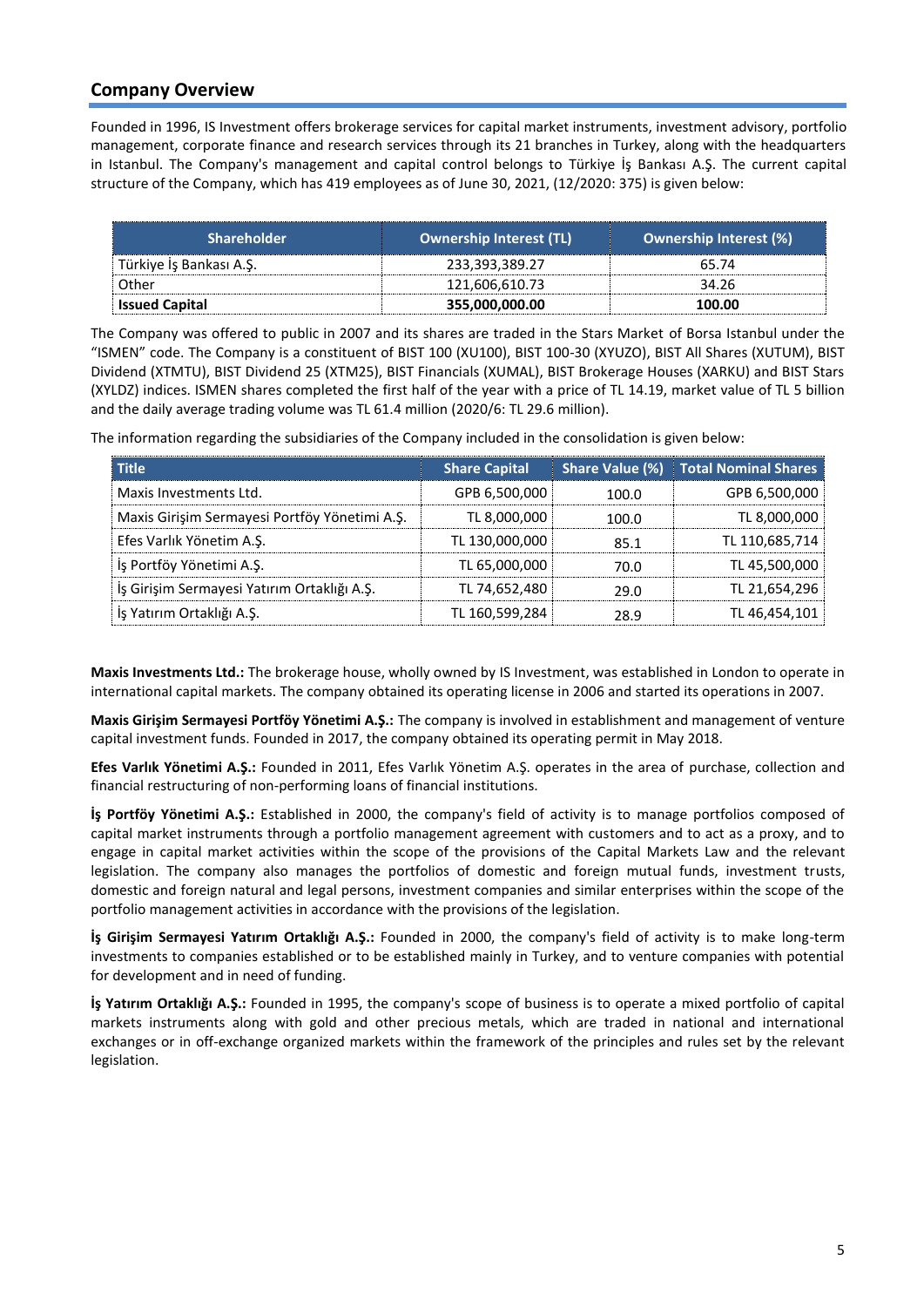The current Board structure of IS Investment is given below:

|                          | İş Yatırım Menkul Değerler A.Ş. Board of Directors |                                                                                                                                                                                                                                                                                           |  |  |  |  |  |
|--------------------------|----------------------------------------------------|-------------------------------------------------------------------------------------------------------------------------------------------------------------------------------------------------------------------------------------------------------------------------------------------|--|--|--|--|--|
| <b>Members</b>           | <b>Title</b>                                       | <b>External Duties</b>                                                                                                                                                                                                                                                                    |  |  |  |  |  |
| Hasan Cahit ÇINAR        | Chairperson                                        | Türkiye İş Bankası A.Ş. Deputy General Manager,<br>Türkiye Şişe ve Cam Fabrikaları A.Ş. Deputy Chairman of<br>the Board of Directors                                                                                                                                                      |  |  |  |  |  |
| Işıl DADAYLI             | Vice-Chairperson                                   | T. İş Bankası A.Ş. Capital Markets Department Manager                                                                                                                                                                                                                                     |  |  |  |  |  |
| Hilmi Selçuk ÇEPNİ       | <b>Board Member</b>                                | Manager T. İş Bankası A.Ş. Kozyatağı Corporate Branch                                                                                                                                                                                                                                     |  |  |  |  |  |
| <b>Volkan KUBLAY</b>     | <b>Board Member</b>                                | Turkey İş Bankası A.Ş. Division Manager of Subsidiaries<br>Department,<br>Efes Varlık Yönetim A.Ş. Board Member,<br>İş Girişim Sermayesi Yatırım Ortaklığı A.Ş. Board<br>Member,<br>İş Yatırım Ortaklığı A.Ş. Board Member,<br>Yatırım Finansman Menkul Değerler A.Ş.<br>Board<br>Member, |  |  |  |  |  |
| <b>Tuba TEPRET</b>       | <b>Board Member</b>                                | Private Banking Marketing and Sales Department<br>Manager of T. İş Bankası A.Ş.                                                                                                                                                                                                           |  |  |  |  |  |
| Ertuğrul BOZGEDİK        | <b>Board Member</b>                                |                                                                                                                                                                                                                                                                                           |  |  |  |  |  |
| Hasan Emre AYDIN         | Independent Board Member                           | Elsan Elektrik ve Ticaret A.Ş. Vice-chairman of the<br>Board of Directors.<br>Faturalab Elektronik Ticaret ve Bilişim Hizmetleri A.Ş.<br>Vice-chairman of the Board of Directors,                                                                                                         |  |  |  |  |  |
| Ali Hakan KARA           | <b>Independent Board Member</b>                    | Bilkent University Department of Economics Faculty<br>Member                                                                                                                                                                                                                              |  |  |  |  |  |
| <b>İzzet Selim YENEL</b> | Independent Board Member                           | Chairman of the Global Relations Forum Executive<br>Committee                                                                                                                                                                                                                             |  |  |  |  |  |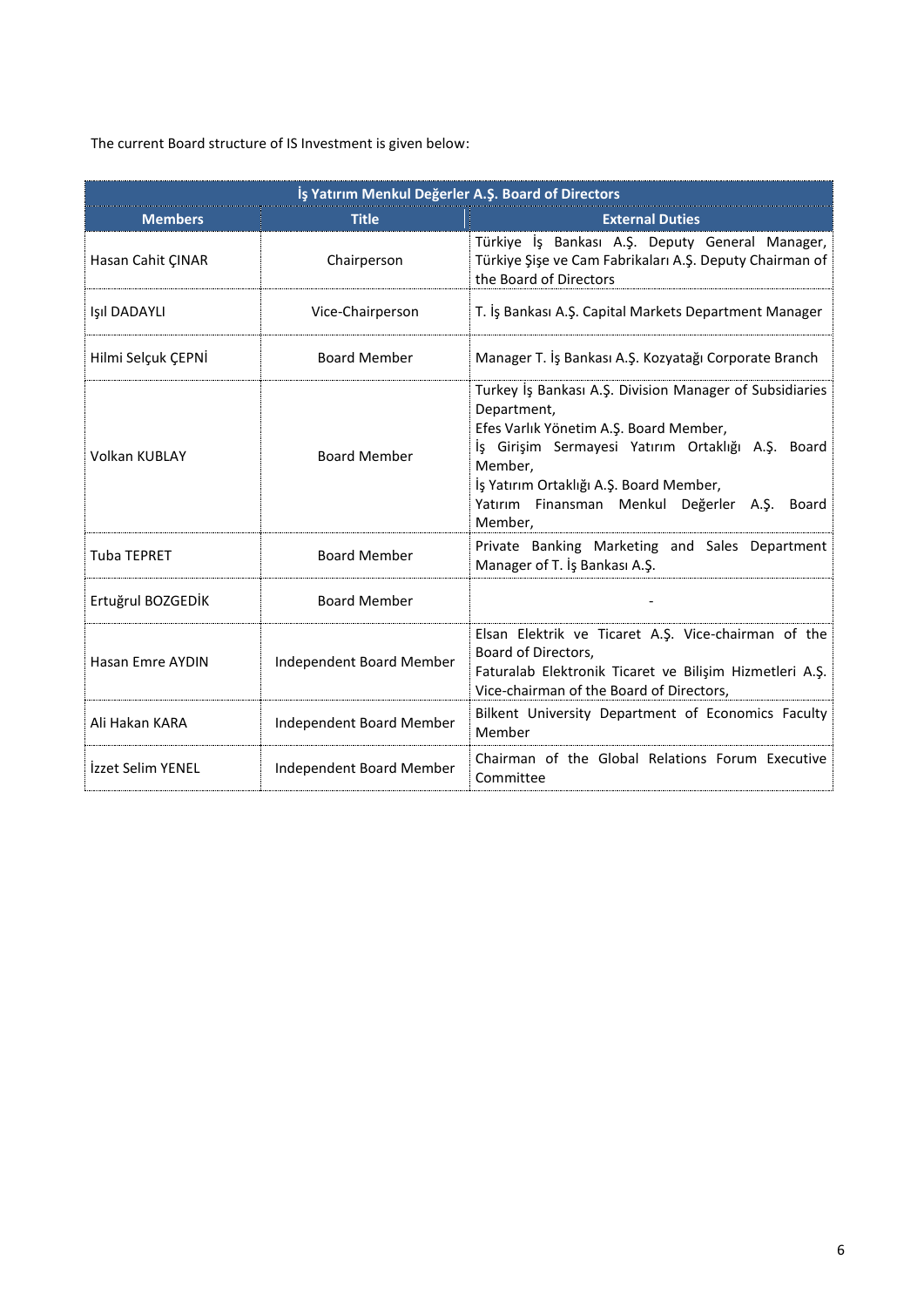# **Key Financial Indicators**

| <b>Balance Sheet</b>                                   | 2019/12   | 2020/12   | $\triangle$ 2020 |                          | 2020/6    | 2021/6    | △ 2021 Q2 |                      |
|--------------------------------------------------------|-----------|-----------|------------------|--------------------------|-----------|-----------|-----------|----------------------|
| <b>Current Assets</b>                                  | 6,269,632 | 8,557,210 | 36.5%            | ▲                        | 6,495,833 | 7,937,935 | 22.2%     | ▲                    |
| Cash and Cash Equivalents                              | 1,560,253 | 500,747   | (67.9%)          | V                        | 270,680   | 409,575   | 51.3%     | v                    |
| <b>Financial Investments</b>                           | 1,341,726 | 1,863,105 | 38.9%            | ▲                        | 1,451,936 | 1,411,678 | (2.8%)    | ▲                    |
| <b>Trade Receivables</b>                               | 3,139,055 | 5,570,028 | 77.4%            | ▲                        | 4,428,505 | 5,574,952 | 25.9%     |                      |
| <b>Other Receivables</b>                               | 105,450   | 414,434   | 293.0%           | $\blacktriangledown$     | 181,032   | 402,200   | 122.2%    | ▲                    |
| Derivative Instruments                                 | 26,629    | 109,294   | 310.4%           | $\blacktriangledown$     | 56,728    | 32,636    | (42.5%)   | $\blacktriangledown$ |
| <b>Assets Classified for Sale</b>                      | 65,629    | 67,075    | 2.2%             | ▲                        | 64,494    | 71,222    | 10.4%     | $\blacktriangledown$ |
| Inventories                                            | 11,321    | 6,709     | (40.7%)          |                          | 10,418    | 7,743     | (25.7%)   | v                    |
| <b>Other Current Assets</b>                            | 19,568    | 25,818    | 31.9%            | $\blacktriangledown$     | 32,039    | 27,929    | (12.8%)   | $\blacktriangledown$ |
| <b>Non-current Assets</b>                              | 447,474   | 218,234   | (51.2%)          | ▲                        | 211,676   | 237,158   | 12.0%     | ▲                    |
| Tangible Assets                                        | 36,530    | 32,451    | (11.2%)          | ▲                        | 33,381    | 28,683    | (14.1%)   |                      |
| Intangible Assets                                      | 58,246    | 57,745    | (0.9%            | ▲                        | 55,932    | 62,657    | 12.0%     |                      |
| Financial Investments                                  | 269,159   | 73,510    | (72.7%)          | ▲                        | 65,885    | 67,885    | 3.0%      |                      |
| Investments in Equity Accounted Investees              | 9,768     | 2,961     | (69.7%)          | $\blacktriangledown$     | 5,211     | 1,792     | (65.6%)   | v                    |
| <b>Right of Use Assets</b>                             | 47,940    | 35,945    | (25.0%)          |                          | 39,595    | 46,448    | 17.3%     | $\blacktriangledown$ |
| <b>Other Non-current Assets</b>                        | 25,831    | 15,622    | (39.5%)          | ▲                        | 11,672    | 29,693    | 154.4%    | v                    |
| <b>Total Assets</b>                                    | 6,717,106 | 8,775,444 | 30.6%            | ▲                        | 6,707,509 | 8,175,093 | 21.9%     |                      |
|                                                        |           |           |                  |                          |           |           |           |                      |
| <b>Short-Term Liabilities</b>                          | 5,233,251 | 6,479,656 | 23.8%            | ▲                        | 5,033,930 | 5,586,337 | 11.0%     | ▲                    |
| Short-Term Borrowings                                  | 1,964,909 | 979,106   | (50.2%)          | $\blacktriangledown$     | 742,069   | 1,167,984 | 57.4%     | V                    |
| ST Portion of LT Borrowings                            | 24,158    | 7,886     | (67.4%)          | ▲                        | 12,678    | 14,633    | 15.4%     | $\blacktriangledown$ |
| <b>Other Financial Liabilities</b>                     | 14,865    | 32,249    | 116.9%           | ▲                        |           | 27,789    |           | V                    |
| <b>Trade Payables</b>                                  | 3,034,398 | 5,032,048 | 65.8%            | ▲                        | 3,974,429 | 4,006,693 | 0.8%      | ▲                    |
| Derivative Instruments                                 | 67,435    | 184,927   | 174.2%           | $\blacktriangledown$     | 164,448   | 74,446    | (54.7%)   | ▲                    |
| Other Short-Term Liabilities                           | 127,485   | 243,439   | 91.0%            | ▲                        | 140,306   | 294,792   | 110.1%    |                      |
| <b>Long-Term Liabilities</b>                           | 90,720    | 111,374   | 22.8%            | v                        | 92,325    | 122,344   | 32.5%     | v                    |
| Long-Term Borrowings                                   | 66,630    | 53,586    | (19.6%)          | $\blacktriangledown$     | 52,449    | 61,685    | 17.6%     | $\blacktriangledown$ |
| Other Long-Term Liabilities                            | 24,090    | 57,787    | 139.9%           | $\blacktriangledown$     | 39,875    | 60,658    | 52.1%     | $\blacktriangle$     |
| <b>Shareholders' Equity</b>                            | 1,106,993 | 1,909,258 | 72.5%            | ▲                        | 1,319,165 | 2,196,706 | 66.5%     |                      |
| Paid-in Capital                                        | 355,000   | 355,000   | 0.0%             | $\overline{\phantom{0}}$ | 355,000   | 355,000   | 0.0%      |                      |
| <b>Share Premium</b>                                   | 1,317     | 1,303     | (1.1%)           | $\blacktriangledown$     | 1,304     | 1,407     | 7.9%      | V                    |
| Other                                                  | 69,095    | 134,017   | 94.0%            | ▲                        | 123,348   | 243,674   | 97.6%     | $\blacktriangle$     |
| <b>Restricted Reserves</b>                             | 104,849   | 139,503   | 33.1%            | ▲                        | 140,066   | 181,750   | 29.8%     |                      |
| Prior Year's Profit                                    | 193,857   | 337,460   | 74.1%            | ▲                        | 353,889   | 778,358   | 119.9%    | ▲                    |
| Profit for the Year (Equity holders of the<br>Company) | 382,874   | 941,974   | 146.0%           | ▲                        | 345,558   | 636,517   | 84.2%     | $\blacktriangle$     |
| <b>Non-Controlling Interests</b>                       | 286,142   | 275,157   | (3.8%)           | ▲                        | 262,090   | 269,707   | 2.9%      |                      |
| <b>Total Equity</b>                                    | 1,393,135 | 2,184,415 | 56.8%            | ▲                        | 1,581,254 | 2,466,412 | 56.0%     |                      |
| <b>Total Liabilities</b>                               | 6,717,106 | 8,775,444 | 30.6%            | ▲                        | 6,707,509 | 8,175,093 | 21.9%     | ▲                    |
|                                                        |           |           |                  |                          |           |           |           |                      |

*(Source: Rasyonet)*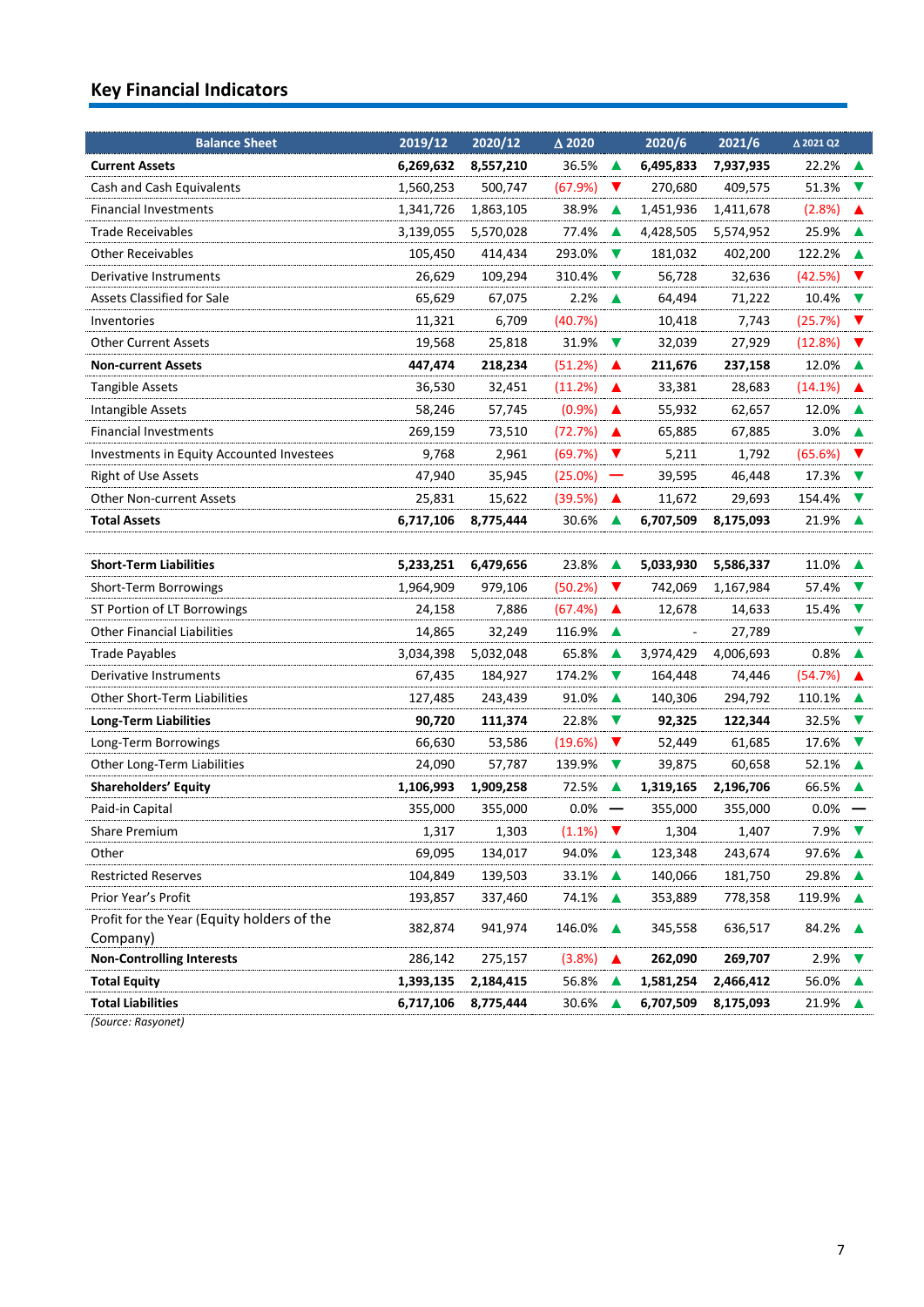| <b>Income Statement</b>                       | 2019/12     | 2020/12     | $\triangle$ 2020 |   | 2020/6     | 2021/6     | Δ 2021 Q2 |   |
|-----------------------------------------------|-------------|-------------|------------------|---|------------|------------|-----------|---|
| Revenue                                       | 246,543,051 | 109,583,692 | (55.6%)          |   | 60,946,303 | 61,968,054 | 1.7%      | v |
| <b>CGS</b>                                    | 245,505,222 | 107,714,225 | (56.1%)          |   | 60,221,596 | 60,808,112 | 1.0%      |   |
| <b>Gross Profit</b>                           | 1,037,829   | 1,869,468   | 80.1%            | ▲ | 724,707    | 1,159,942  | 60.1%     |   |
| <b>Operating Expenses</b>                     | 422,443     | 527,278     | 24.8%            | ▲ | 236,189    | 355,575    | 50.5%     |   |
| <b>Net Real Operating Profit</b>              | 615,386     | 1,342,190   | 118.1%           |   | 488,518    | 804,367    | 64.7%     |   |
| Other Operating Income/Loss                   | (14, 869)   | (73, 123)   | (391.8%)         | v | (3,788)    | 770        | 120.3%    |   |
| <b>Real Operating Profit</b>                  | 600,517     | 1,269,067   | 111.3%           |   | 484,730    | 805,137    | 66.1%     |   |
| <b>Investments Valued by Equity</b><br>Method | (4,869)     | (9,086)     | (86.6%)          |   | (4,558)    | (1, 169)   | 74.4%     |   |
| Pre-financing Operating Profit                | 595,648     | 1,259,981   | 111.5%           | ▲ | 480,173    | 803,968    | 67.4%     |   |
| Financing Income                              | 51,110      | 83,735      | 63.8%            | v | 43,195     | 74,031     | 71.4%     | v |
| <b>Financing Expense</b>                      | 115,360     | 97,703      | (15.3%)          |   | 49,513     | 48,373     | (2.3%)    |   |
| <b>Pre-tax Profit</b>                         | 531,397     | 1,246,012   | 134.5%           | ▲ | 473,854    | 829,626    | 75.1%     |   |
| Tax                                           | 110,422     | 268,707     | 143.3%           | ▲ | 104,733    | 179,535    | 71.4%     |   |
| <b>Net Profit</b>                             | 420,975     | 977,305     | 132.2%           | ▲ | 369,121    | 650,091    | 76.1%     |   |
| -Equity Holders of the Company                | 382,874     | 941,974     | 146.0%           |   | 345,558    | 636,517    | 84.2%     |   |

*(Source: Rasyonet)*

The Company's revenue consists of sales revenues, interest and derivative income from operating activities (net), revenues from services (net) and other operating income (net).

The Company's 2020 year-end gross profit (revenue – cost of sales) increased by 80.1%, reaching TL 1,869 million (2019: 1,038 million). Operating Profit increased by 111.3% and the Net Profit by 132.2% within the same period. It is observed that IS Investment has increased both its standalone and consolidated profits in the analyzed periods.

The Company regularly distributes dividends. In 2021, dividends amounting to TL 355 million, corresponding to 37.9% of the distributable net profit for the year, were distributed to the shareholders. Thus, the total dividend distributed in the last 5 years has reached TL 740 million.

| <b>Main Financial Ratios</b>                                      | 2019 | 2020 | June '20 | June '21 |
|-------------------------------------------------------------------|------|------|----------|----------|
| Return on Shareholders' Equity (Profit for the Period / Equity)   | 35%  | 49%  | 26%      | 29%      |
| Net Profit / Total Assets                                         | 6%   | 11%  | 5%       | 8%       |
| Real Operating Profit / Total Assets                              | 9%   | 14%  | 7%       | 10%      |
| Loss / Income (Gen.Adm.Exp + Mktng.Exp.+ R&D Exp.) / Gross Profit | 41%  | 28%  | 33%      | 31%      |
| Cash + Financial Investments (ST) / Total Liability               | 55%  | 36%  | 34%      | 32%      |
| Cash + Financial Investments (ST) / Short Term Liabilities        | 55%  | 36%  | 34%      | 33%      |
| Current Ratio (Current Assets / Short Term Liabilities)           | 120% | 132% | 129%     | 142%     |
| Short Term Trade Receivables / Total Assets                       | 47%  | 63%  | 66%      | 68%      |
| Financial Leverage (Total Equity / Total Debt)                    | 26%  | 34%  | 31%      | 43%      |
| Short Term Liabilities / Total Liabilities                        | 78%  | 74%  | 75%      | 68%      |
| Total Financial Debt / Total Assets                               | 31%  | 12%  | 12%      | 15%      |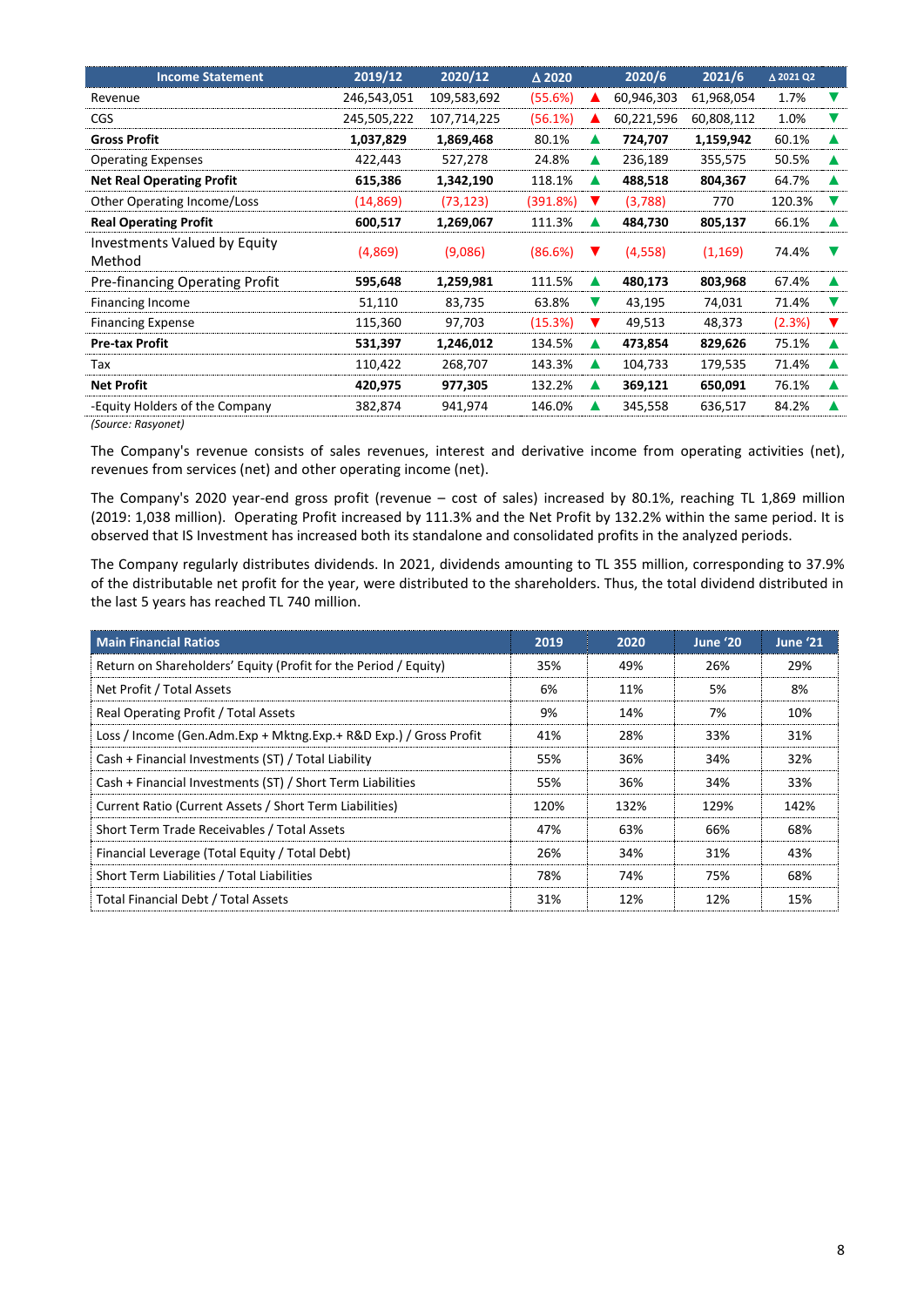### **Corporate Governance**

The Company has provided substantial compliance with the CMB's Corporate Governance Principles and has implemented all of the necessary policies and measures. Management and internal control mechanisms have been created effectively and are in operation. All of the corporate governance risks are identified and managed actively. The rights of shareholders and stakeholders are respected in a fair manner and public disclosure and transparency is at superior levels. Structure and operation of the board of directors is in the category of best practice.

## **Methodology**

SAHA's credit rating methodology is composed of quantitative and qualitative sections contributing to the final grade with specific weights. The quantitative analysis components consist of the Company's performance compared to industry peers, analysis of the financial risks, and the assessment of cash flow projections. Comparative performance analysis determines the relative position of the Company as compared with industry peers' financial performances and industry averages. The financial risk analysis of our methodology covers the evaluation of the Company's financial ratios on the basis of objective criteria. Liquidity, leverage, asset quality, profitability, volatility and concentration are treated as sub-headings in this analysis. Finally, scenario analysis evaluates the Company's performance with respect to its capability to fulfill its obligations under the future projections of a base and a stress scenario.

The qualitative analysis covers operational issues such as industry and company risk as well as administrative risks in the context of corporate governance practices. The industry analysis evaluates factors like the nature and rate of growth of the industry, its competitive structure, structural analysis of customers and creditors, and sensitivity of the sector to risks at home and abroad. The company analysis evaluates market share and efficiency, trends and volatilities in key performance indicators, cost structure, service quality, organizational stability, access to domestic and foreign funding sources, off-balance sheet liabilities, accounting practices, and parent / subsidiary company relationships if any.

Corporate governance plays an important role in our methodology. The importance of corporate governance and transparency is once again revealed in the current global financial crisis we witness. Our methodology consists of four main sections; shareholders, public disclosure and transparency, stakeholders, and board of directors. The corporate governance methodology of SAHA can be accessed at [www.saharating.com.](http://www.saharating.com/)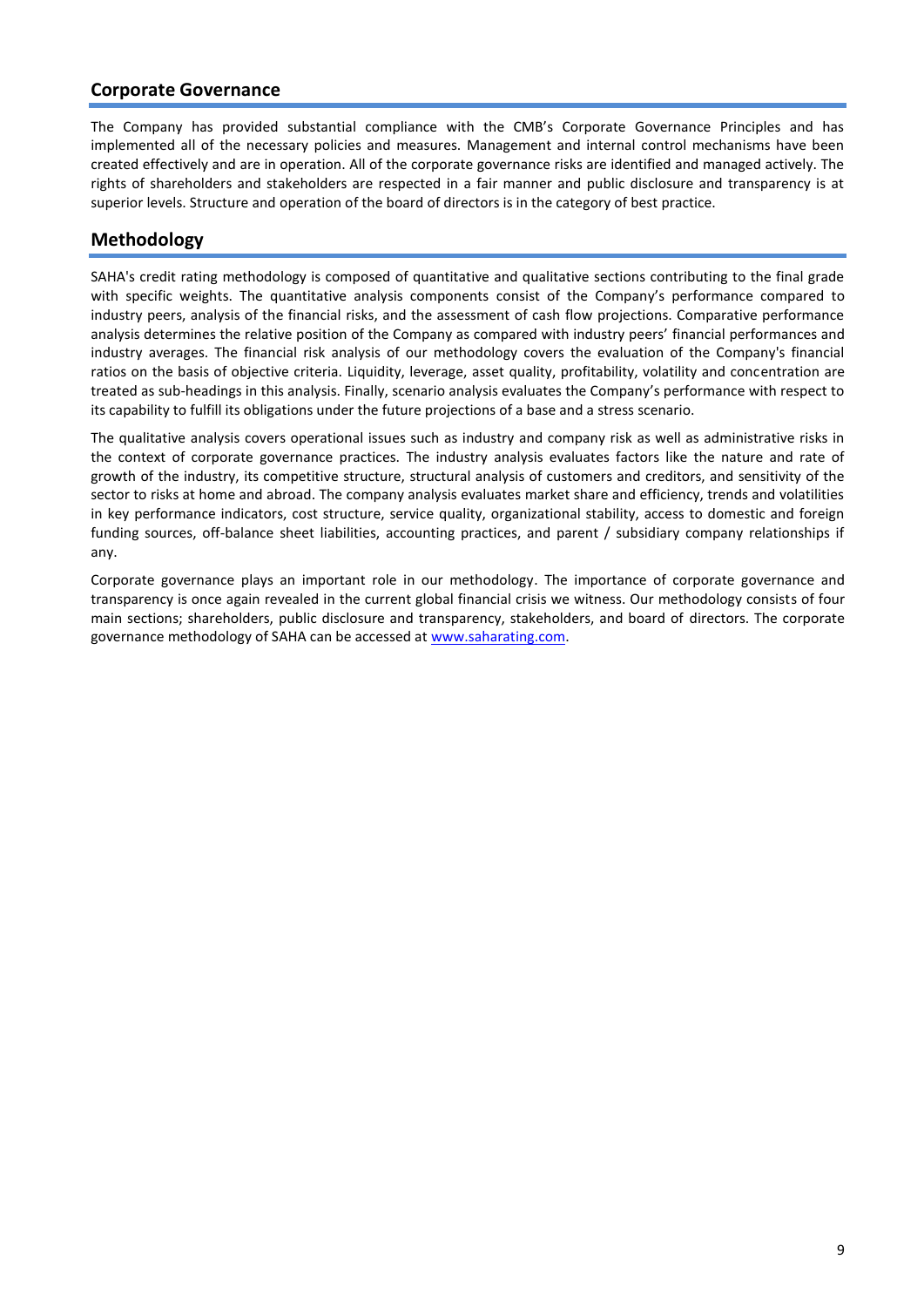# **Rating Definitions**

Our long-term credit ratings reflect our present opinion regarding the mid to long term period of one year and above; Our short-term credit ratings reflects our opinion regarding a period of one year. Our long -erm credit rating results start from AAA showing the highest quality grade and continue downward to the lowest rating of D (default). Plus (+) and minus (-) signs are used to make a more detailed distinction within categories AA to CCC.

Companies and securities rated with long-term AAA, AA, A, BBB and short-term A1 +, A1, A2, A3 categories should be considered "investment worthy" by the market.

| <b>Short Term</b> | <b>Long Term</b>                              | <b>Rating Definitions</b>                                                                                                                                                                                                                                                                              |
|-------------------|-----------------------------------------------|--------------------------------------------------------------------------------------------------------------------------------------------------------------------------------------------------------------------------------------------------------------------------------------------------------|
| $(TR)$ A1+        | (TR) AAA<br>$(TR)$ AA+<br>(TR) AA<br>(TR) AA- | The highest credit quality. Indicates that ability to meet financial obligations is<br>extremely high. For securities, it is an indication of no more than a slight additional risk<br>as compared to risk-free government bonds.                                                                      |
| $(TR)$ A1         | $(TR)$ A+<br>$(TR)$ A                         | Credit quality is very high. Very high ability to fulfill financial obligations. Sudden<br>changes at the company level and/or economic and financial conditions may increase<br>investment risk, but not significantly.                                                                               |
| $(TR)$ A2         | (TR) A-<br>$(TR)$ BBB+                        | High ability to fulfill financial obligations, but may be affected by adverse economic<br>conditions and changes.                                                                                                                                                                                      |
| $(TR)$ A3         | (TR) BBB<br>$(TR)$ BBB-                       | Sufficient financial ability to fulfill its obligations, but carries more risk in adverse<br>economic conditions and changes. If securities; has adequate protection parameters,<br>but issuer's capacity to fulfill its obligations may weaken in face of adverse economic<br>conditions and changes. |

Companies and securities rated with long-term BB, B, CCC, and short-term B1, B2, C categories should be considered "speculative" by the market.

| (TR) B1  | $(TR)$ BB+<br>$(TR)$ BB<br>$(TR)$ BB-  | Carries minimum level of speculative features. Not in danger in the short term, but<br>faces negative financial and economic conditions. If securities; below investment level,<br>but on-time payments prevail, or under less danger than other speculative securities.<br>However, if the issuer's capacity to fulfill its obligations weakens, serious uncertainties<br>may unfold. |
|----------|----------------------------------------|----------------------------------------------------------------------------------------------------------------------------------------------------------------------------------------------------------------------------------------------------------------------------------------------------------------------------------------------------------------------------------------|
| (TR) B2  | $(TR)B+$<br>$(TR)$ B<br>$(TR)$ B-      | Currently has the capacity to fulfill financial obligations, but highly sensitive to adverse<br>economic and financial conditions. If securities; there is a risk in due payment.<br>Financial protection factors can show high fluctuations depending on the conditions of<br>the economy, the sector, and the issuer.                                                                |
| $(TR)$ C | $(TR)$ CCC+<br>(TR) CCC<br>$(TR)$ CCC- | Well below investment grade. In considerable danger of default. Fulfillment of its<br>financial obligations depends on the positive performance of economic, sectoral and<br>financial conditions. If securities; there are serious uncertainties about the timely<br>payment of principal and interest.                                                                               |
| (TR) D   | $(TR)$ D                               | Event of default. The company cannot meet its financial obligations or cannot pay the<br>principal and/or interest of the relevant securities.                                                                                                                                                                                                                                         |